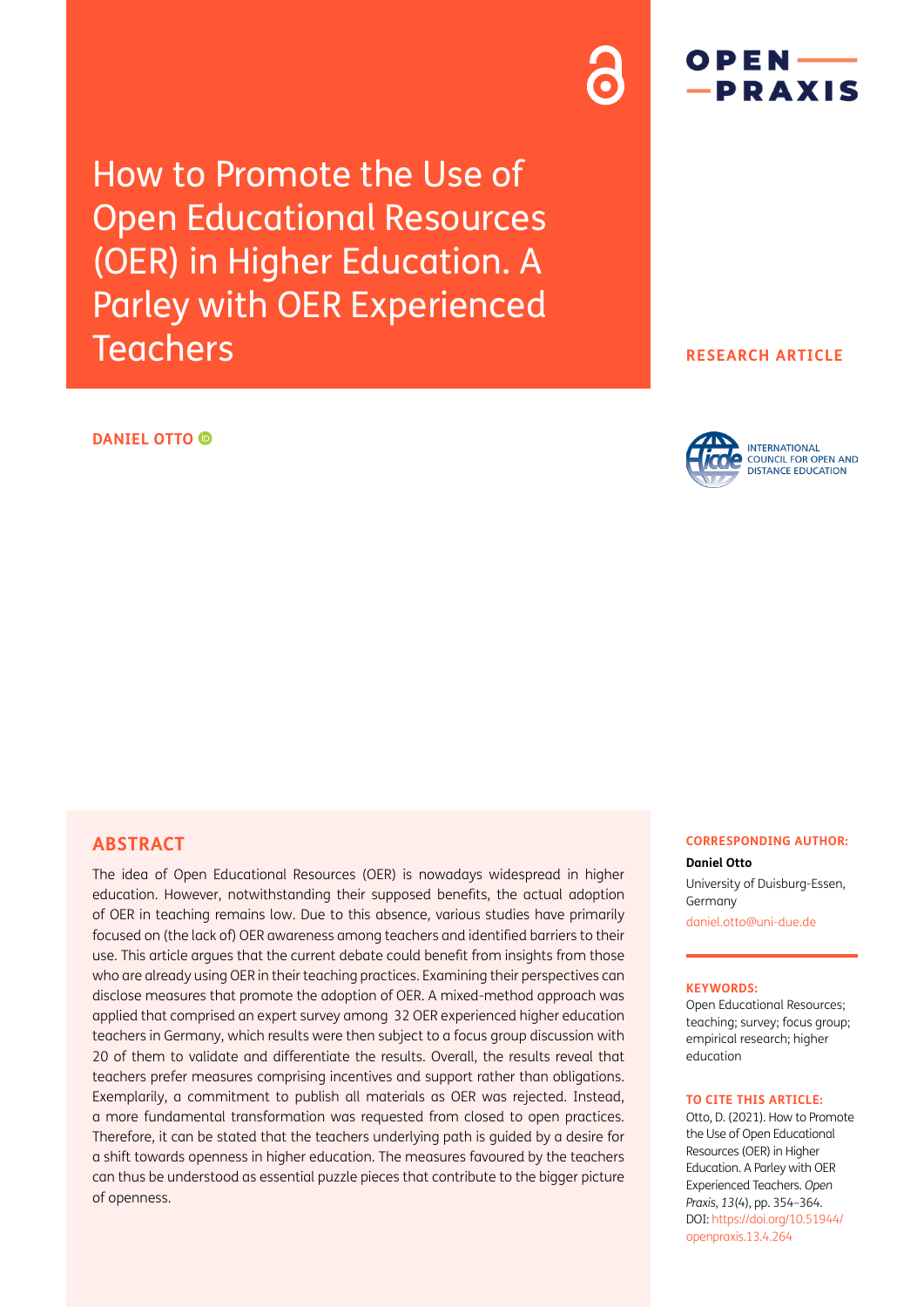This paper received the **Best Paper Award** at the *ICDE Virtual Global Conference Week 2021: Upskilling and upscaling for quality Open, Flexible and Distance Learning (OFDL)* during the week of 25–29 October 2021, related to the conference theme: *Upskilling and Upscaling for Open Education and OER: Evolutions for Open Education and Open Learning Ecosystems*. The contribution was preselected for publication in *Open Praxis*.

Otto **355** *Open Praxis*  $DOI:$ openpraxis.13.4.264

## **INTRODUCTION**

The idea of Open Educational Resources (OER) has become widespread in education all over the world. Since the term was initially coined by the UNESCO's Forum on the Impact of Open Courseware for Higher Education in Developing Countries [\(UNESCO, 2002\)](#page-10-0), OER has evolved as a central element of open education [\(Bozkurt et al., 2019;](#page-9-0) [Zawacki-Richter et al., 2020\)](#page-10-1). Although no canonical definition exists, in its latest report the UNESCO defines OER as being

*"learning, teaching and research materials in any format and medium that reside in the public domain or are under copyright that have been released under an open license, that permit no-cost access, reuse, re-purpose, adaptation and redistribution by others"* ([UNESCO, 2019,](#page-10-2) p. 3 f.)*.*

Therefore, the potential of OER is that they permit the 5R activities –the right to retain, reuse, revise, remix and redistribute teaching and learning materials [\(Wiley, 2016](#page-10-3); [Wiley & Hilton,](#page-10-4)  [2018](#page-10-4)). Based on these 5Rs, teachers are empowered to develop open, collaborative, and sustainable teaching and learning scenarios. These prospects of OER have manifested in the two follow-up concepts of Open Educational Practices (OEP) and Open Pedagogy that have emerged in the course of the debate about the practical impact of OER. While no rigid definition for both concepts exists, OEP describes the use and creation of OER in pedagogical practices [\(Cronin & MacLaren, 2018\)](#page-9-1). The concept of OER-enabled Pedagogy, defined by Wiley and Hilton as one strand of Open Pedagogy, captures educational practices that are only possible due to the 5R activities [\(Wiley & Hilton, 2018\)](#page-10-4).

While it can be stated that OER and the related concepts of OEP and OER-enabled Pedagogy are well established in the broader educational discourse ([Bozkurt et al., 2019;](#page-9-0) [Cronin &](#page-9-1)  [MacLaren, 2018;](#page-9-1) [Koseoglu & Bozkurt, 2018](#page-9-2)), one persistent problem is the low use of OER in higher education teaching. Notwithstanding the increase of Repositories of OER (ROER) and the growth of resources [\(Santos-Hermosa et al., 2017](#page-10-5)), empirical studies have repeatedly documented that there is a low uptake of OER for teaching practices [\(Otto, 2019\)](#page-9-3). The same applies to OEP and Open Pedagogy, for which few empirical examples have been identified [\(Hilton et al., 2020](#page-9-4)).

For filling this gap between the proclaimed benefits of OER and the lack of use, various studies have concentrated on investigating barriers for OER ([Belikov & Bodily, 2016;](#page-9-5) [Blomgren, 2018](#page-9-6); [Percy & Van Belle, 2012](#page-9-7); [Perryman & Seal, 2016](#page-9-8); [Richter & Ehlers, 2012;](#page-9-9) [Rolfe, 2012](#page-9-10)). [Bozkurt](#page-9-0)  [et al. \(2019\),](#page-9-0) in their review, state that the central barriers for OER are meanwhile well documented and predominantly comprise three main factors; lack of time, legal uncertainty and institutional obstacles.

Whereas these identified barriers constitute fundamental challenges for the use of OER, in our article, we argue that the current focus of the literature is too narrow on barriers while neglecting to investigate measures that might increase the use of OER. Combined with this is another problem that is often inherent in the studies research design: Predominantly, these survey the awareness of OER or the lack thereof and the reasons for the absence of OER use. However, it might be more promising to examine the perceptions of those who already use OER in their teaching practices. The latter might help to render insights on what measures or incentives are most likely to enhance the use of OER. The few analyses that already exist, for instance, by Santos-Hermosa et al. (2021), find that the offer of incentives for teaching staff for the creation of OER is rare.

Following this observation, we examine the following research question:

**•** What measures are promising to enhance the use of OER in higher education teaching?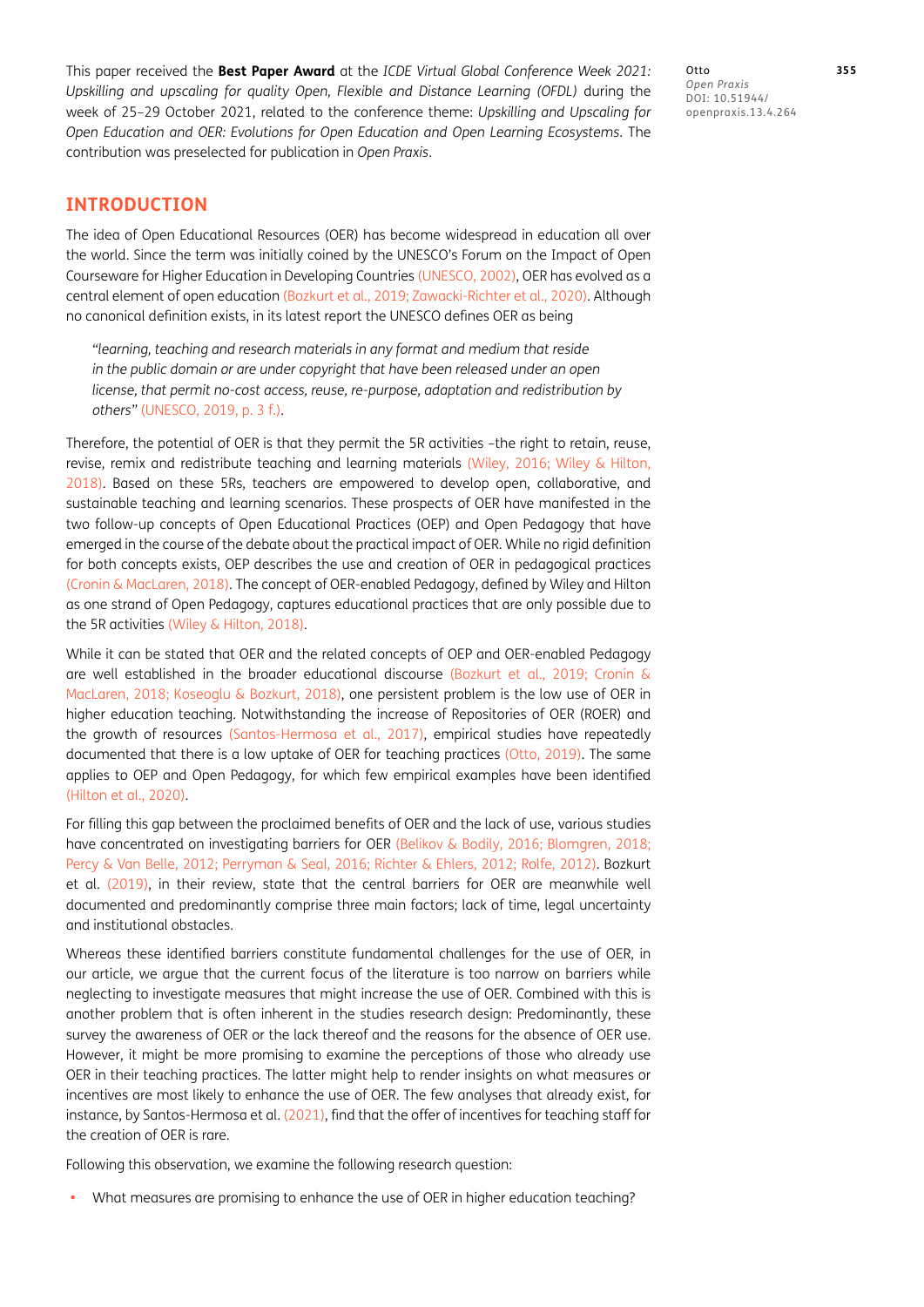To answer this research question, we used a mixed-method approach to collect data. This approach comprised an expert survey among OER experienced higher education teachers in Germany, which results were then subject to a focus group discussion. The focus group allowed validating and differentiating the results of the initial expert survey data.

Regarding the structure of our article, we describe our methods in detail in the next section. The results of our mixed-methods approach are presented afterwards. Conclusions are drawn in the last section, as well as the implications for further research on OER.

# **METHODS**

The focus group method is a well-established methodology in educational science and mostly contrasted with one to one interviews [\(Parker & Tritter, 2006](#page-9-11)). The advantage of setting up a focus group instead of conducting interviews lies in the interaction between the group members, which can be observed and steered by a moderator to obtain the desired results. Common challenges in focus groups are individuals who dominate within the groups, normative discourses, and conflicts and arguments within focus groups [\(Smithson, 2000\)](#page-10-6). All of these challenges have to be reflected during the analysis of the data. Overall, focus groups can especially be helpful if the intention is to generate new ideas and receive feedback to develop recommendations for future change and development ([Breen, 2006](#page-9-12)).

[Wilkinson \(1998\)](#page-10-7) has identified three distinctive research tradition within the use of the focus group methodology. A first tradition is to providing access to participants' language, concepts and concerns. The second tradition encourages the production of more fully articulated accounts. The third offers an opportunity to observe the process of collective sense-making in action. With our research approach, we follow the second strand that aims to receive differentiated feedback from the participants' regarding a specific topic/research question.

In contrast to one-to-one interviews, the focus group participants can articulate themselves more comprehensively, express, and exchange their views and opinions. Therefore, the moderator's key challenge is to spur interaction between the participants by providing adequate input for the debate. Deliberation cannot be expected to arise out of nothing. Consequently, [Breen \(2006\)](#page-9-12) emphasises that before implementing a focus group, it is essential to begin by asking: 'What do I ultimately expect to get out of this research?' [\(2006,](#page-9-12) p. 463).

Against the background of our initial research question, our objective was to identify and validate measures that are promising to enhance the use of OER in higher education teaching. From this objective, we derived the following desired outcomes of using a focus group:

- **•** Identification of suitable measures that enhance the use of OER in higher education teaching
- **•** Assessment of these measures by OER experienced lecturers by rating their importance and expected impact
- **•** Communicative validation and differentiation of the measures by the participants

We decided to prepend the focus group with an expert survey as a pre-test to accomplish all of these preferred outcomes. The survey intended to rank the identified measures and served as the primary input for the focus group discussion. Therefore, the survey presented different measures to the participants estimated to increase the use of OER in higher education. The measures were derived from current findings in the literature (Baas et al., 2019; [Percy & Van](#page-9-7)  [Belle, 2012](#page-9-7); [Rolfe, 2016](#page-10-8); Santos-Hermosa et al., 2021; [Schuwer & Janssen, 2018\)](#page-10-9) and our research (Heck et al., 2020; [Otto, 2019](#page-9-3)). All measures were assigned to two broader topics that are considered essential in the literature.

- **1.** Measures on an institutional level that support teachers to use OER. Hitherto, these structural barriers are an eminent focus of the available studies.
- **2.** Measures that enhance the use of ROER. Only a few studies are available on the issue of the usability of ROER. However, this is crucial to empower teachers to the 5R activities of OER.

Overall the survey comprised 26 measures that had to be rated by the participants. The rating for each measure consisted of two components.

Otto **356** *Open Praxis*  $DOI:$ openpraxis.13.4.264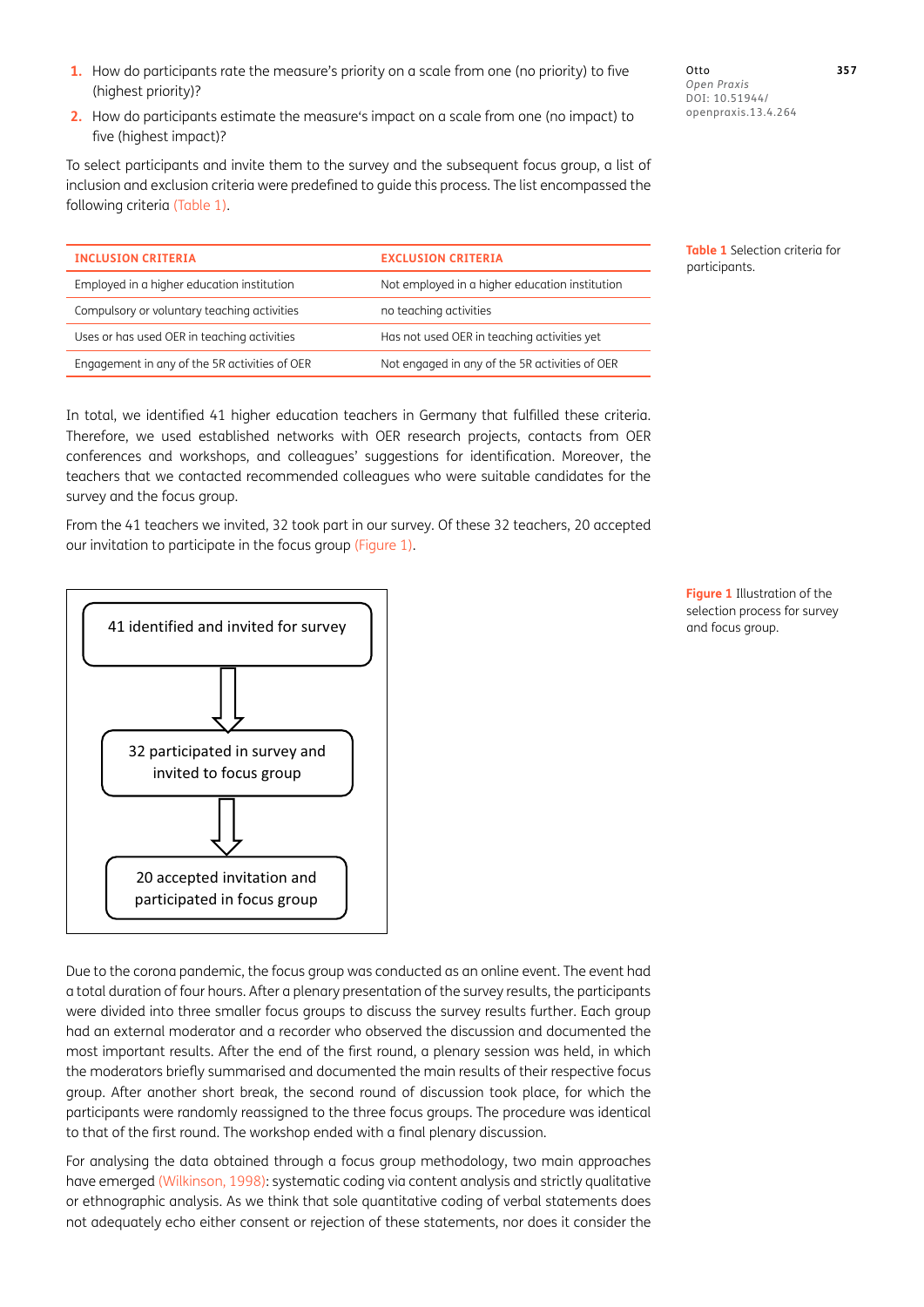participants' reactions and emotions, we decided to examine our data using an ethnographic approach ([Reed & Payton, 1997\)](#page-9-13). Consequently during each focus group, the moderator observed, and the recorder summarised the discussion's primary outcomes, including the focal points, controversies, agreement or disagreement. After the focus groups finished, all moderators and recorders compared and contrasted their two-round results and carved out the main findings.

## **RESULTS**

In the following, we first present each topic's survey results, institutional measures and repositories that we sent to the 42 higher education teachers identified as suitable candidates. As aforementioned, 32 of the teachers participated in the survey. After presenting each of the two survey components, we interpret and differentiate the results against the background of the findings we obtained during the focus group discussion. Twenty of the 32 teachers who took the survey attended the focus group.

## **MEASURES ON AN INSTITUTIONAL LEVEL**

[Table 2](#page-4-0) illustrates the ratings for the measures on an institutional level. These were rated concerning their priority from 1 (lowest priority) to 5 (highest priority) and their impact ranging from 1 (lowest impact) to 5 (highest impact).

| <b>MEASURES TO PROMOTE THE USE OF OER IN HIGHER EDUCATION (N = 32)</b>       | <b>PRIORITY</b> | <b>IMPACT</b> |
|------------------------------------------------------------------------------|-----------------|---------------|
| Free legal advice for teachers to create and use OER.                        | 4.56            | 4.28          |
| Development of a cross-institutional metasearch engine for OER.              | 4.48            | 4.26          |
| Funding programmes for the creation of OER.                                  | 4.28            | 4.53          |
| Use of open textbooks in higher education teaching.                          | 4.04            | 3.93          |
| One contact office/person in higher education institutions for OER.          | 4.00            | 3.60          |
| Establishment of an OER repository at every higher education institution.    | 3.90            | 3.55          |
| Research semester for teachers to create OER.                                | 3.81            | 4.06          |
| Consideration of OER activities in appointment procedures for professorships | 3.58            | 3.77          |
| All results of research projects must be published as OER.                   | 3.52            | 3.64          |
| Compulsory OER training for teachers in higher education.                    | 3.48            | 3.38          |
| Introduction of an OER Citation Score.                                       | 3.30            | 3.40          |
| Obligation for teachers to publish all created teaching materials as OER.    | 2.77            | 3.20          |

The results in [Table 2](#page-4-0) reveal that direct support for teachers to the use of OER is two of the highest-ranked measures. The highest priority (4.56), offering free legal advice for teachers, is in line with the findings in the literature that identified legal uncertainty as one of the major obstacles for the use and creation of OER [\(Bozkurt et al., 2019;](#page-9-0) [Koseoglu & Bozkurt, 2018](#page-9-2); [Otto, 2019\)](#page-9-3). Consequently, the teachers expect this to have the second-highest impacts of all measures (4.28).

An additional challenge for teachers frequently mentioned in the literature is finding suitable OER ([Otto, 2019](#page-9-3)). Even though the number of OER increases ([Clements et al., 2015;](#page-9-14) [Santos-](#page-10-5)[Hermosa et al., 2017\)](#page-10-5), it is particularly time-consuming for teachers to search in different repositories to find fitting OER. Therefore, the measure to establish a meta-search engine, comparable to that of Google and others, received the second-highest rating (4.48). Thereby, another central barrier for teachers could be addressed, the lack of time [\(Bozkurt et al., 2019](#page-9-0); [Otto, 2019\)](#page-9-3).

On a more general level, funding programmes for OER creation were given the third-highest priority (4.28). Noteworthy, this is expected to have the most significant impact of all measures (4.53). One reason for this could be the accompanying increased awareness and recognition of OER compared to other more popular research topics such as virtual or augmented reality or learning analytics.

Otto **358** *Open Praxis* DOI: / openpraxis.13.4.264

<span id="page-4-0"></span>**Table 2** Measures on an institutional level to promote OER.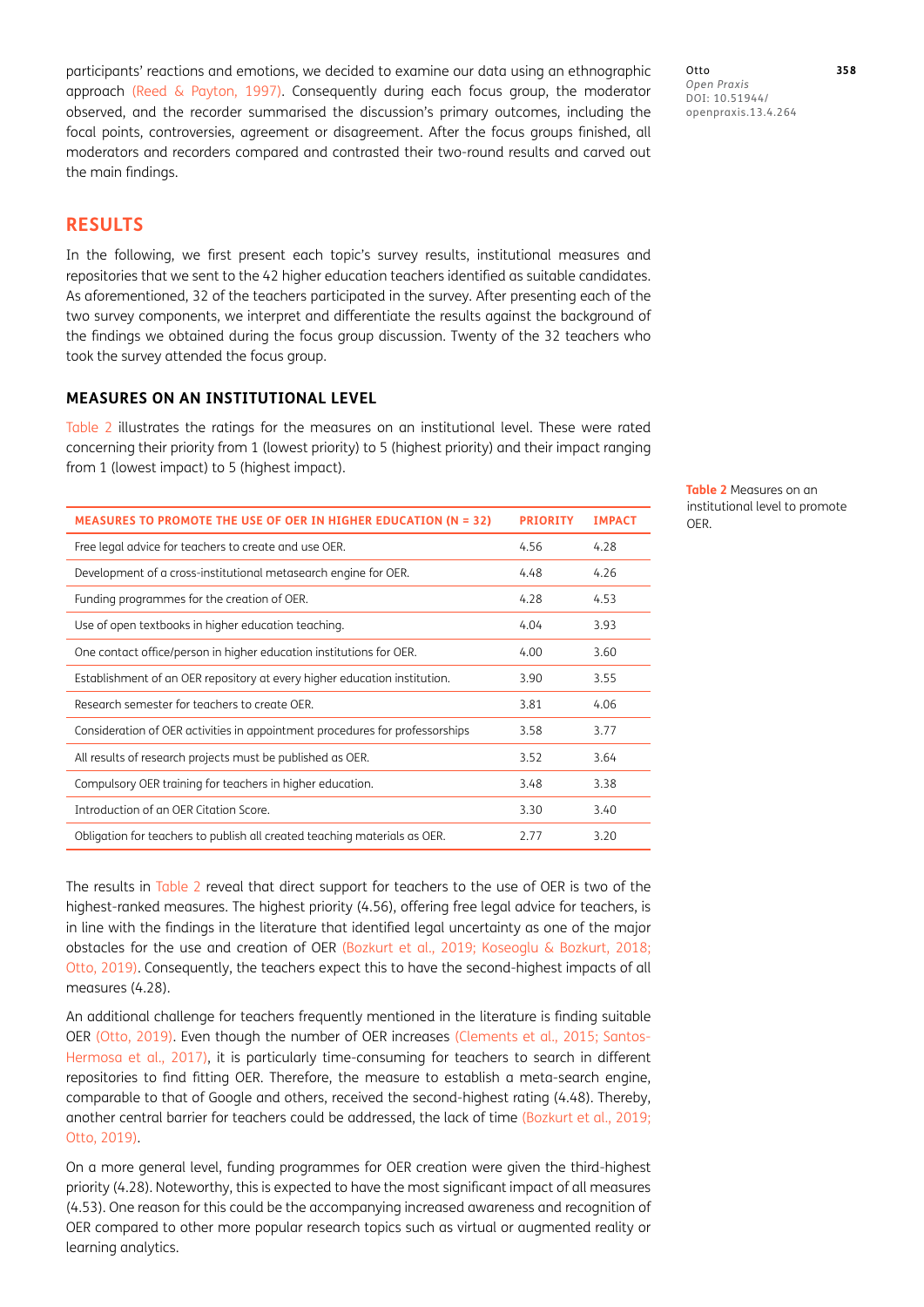Another measure that also received a high rating is to use open textbooks in teaching (4.04). The idea of open textbooks has received considerable attention in education, and studies repeatedly demonstrate that they can reduce cost for students while achieving similar learning outcomes when compared with conventional materials (Mason & Kimmons, 2018; [Wiley,](#page-10-10)  [2020](#page-10-10)). While open textbooks have become prominent in the US, they are not very common in the rest of the world [\(Wiley, 2020\)](#page-10-10).

The general need for direct support for teachers interested in OER mentioned at the beginning is also evident when looking at the other higher-ranked measures. A central contact (4.00) and a repository (3.90) in each higher education institution underscore findings of the literature that not only high-quality ROER are needed but also general support of teachers in their use ([Atenas](#page-9-15)  [& Havemann, 2014\)](#page-9-15). For the measure to have research semesters for creating OER (3.81), is it noteworthy that teachers assume this to have a considerable high impact (4.06) on the use of OER. The latter can be interpreted against the background of the low acknowledgement of OER and teaching in general, which usually enjoys a lower reputation than research [\(Otto, 2019](#page-9-3)).

For the lowest ranks, it is remarkable that teachers consider strict or direct regulations, for instance, compulsory OER training (3.48) and imposed obligations, for instance, that results of research projects must be published as OER (3.52) as a high priority nor expect them to have a high impact. This especially concerns teachers' obligations to publish all created teaching materials as OER (2,77), which contradicts some literature requests to make educational material a public good [\(Jhangiani, 2017](#page-9-16)). On a more general level, this could indicate that instead of obligations and compulsory measures, incentives are perceived as promising to convince teachers to use OER.

## Focus group discussion

The results of the survey were further corroborated during the focus group discussion. From the start of the discussion of the ranking, it became evident that the participants perceived compulsory measures as having little effect on the actual use of OER. Participants stated that a more fundamental shift from close to open teaching is needed regarding OER and teaching in general. Hitherto, the idea of openness has not established itself in higher education. However, adequate infrastructures that support this idea of openness do not exist either and inhibit the development of an open attitude. Recent findings in the literature confirm the importance of attitudes for OER use [\(Otto, 2021\)](#page-9-17).

In the focus group discussion, there was again considerable support for third party funding for OER, which the participants identified as a critical hurdle to achieving an increase in OER use. Funding opportunities could especially be an incentive for people who are not intrinsically motivated to engage with OER and further stimulate teachers' open attitudes. However, some participants noted that converting already existing material into OER is also an important issue but is far more complicated than creating new material. As a possibility to address this problem, a 'support staff fund' was proposed so that student assistants could be trained to support the conversion of conventional material into OER. Free legal advice on licensing processes can be a significant contribution here. One participant stated the importance of facilitating safety in the use of image rights. Overall, teachers agreed on the necessity of practical and direct support and the development of pragmatic solutions.

Discussions unfolded in the focus group on the measure to establish one repository for each institution. It was argued that this could help to ensure that materials can be found at a central pool/portal and that confusing structures are avoided. The inhibition threshold to use or upload materials at one's institution is also lower than using an external platform. However, platforms also exist at the federal level, which makes it easier to pool materials. The latter would as well support higher education institutions that only have limited OER available. According to the participants' consensus, a central contact point/person per higher education institution or even faculty to manage these processes is becoming more critical. Some participants brought up the idea of 'OER curators' who manage all aspects during these processes. Based on their own experience, the participants agreed that there is a need for a central contact person in institutions, especially for technical and licensing concerns, as these are small but often crucial hurdles to OER.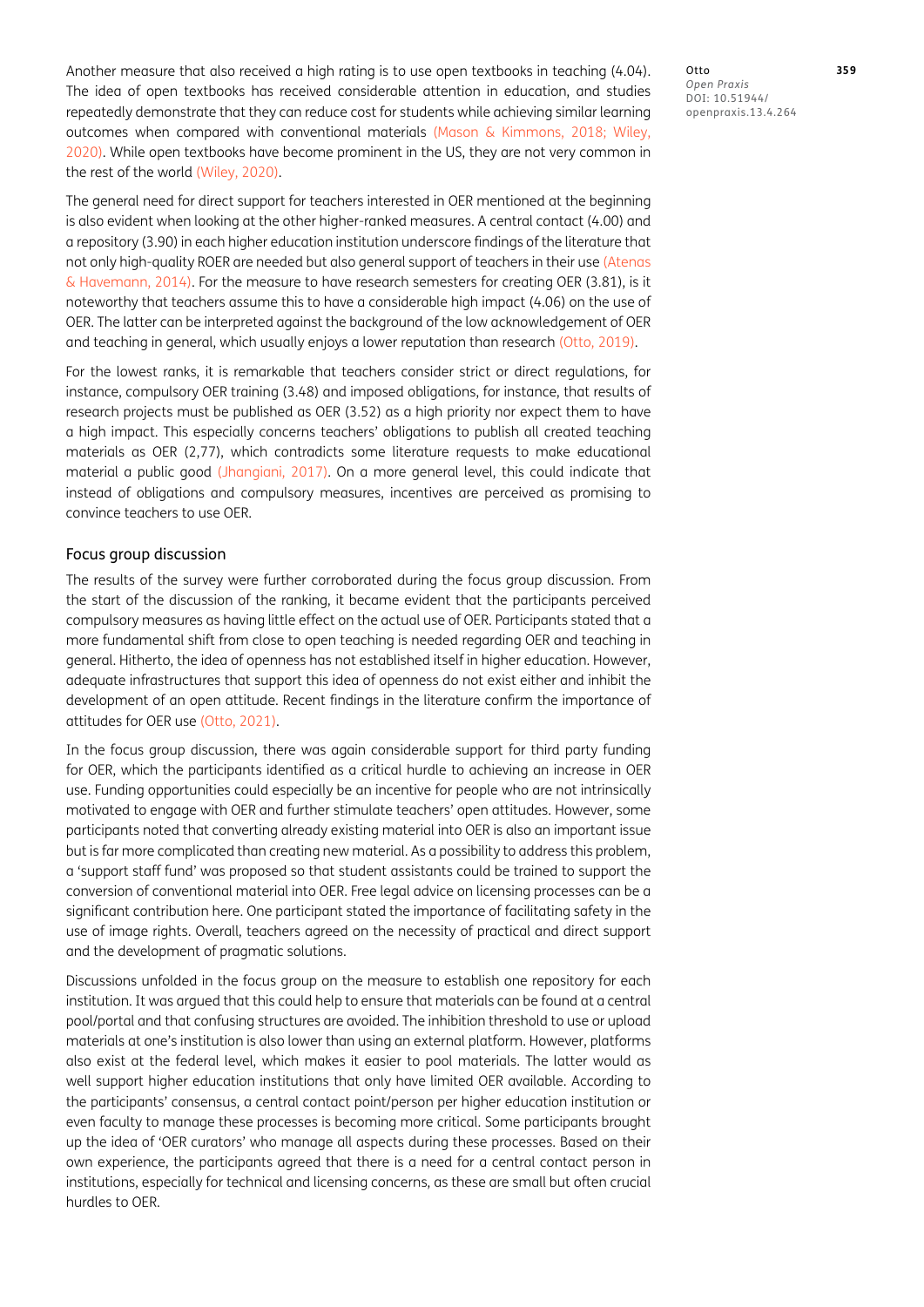Finally, the participants made it clear that higher education teaching has the fundamental problem of being less valued than research. Concurrently to spurring the use of OER, it would therefore be necessary to reduce this imbalance.

## **MEASURES FOR ROER**

[Table 3](#page-6-0) shows the rating for measures regarding the use of REOR. Again, the measures are ranked starting with their priority from 1 (lowest priority) to 5 (highest priority). Likewise, the impact of the measures ranges from 1 (lowest impacts) to 5 (highest impact).

| MEASURES TO INCREASE THE USABILITY OF ROER IN HIGHER EDUCATION<br>$(N = 32)$          | <b>PRIORITY</b> | <b>IMPACT</b> |
|---------------------------------------------------------------------------------------|-----------------|---------------|
| Changes/improvements to OER materials can be communicated back to the creator.        | 4.13            | 3.77          |
| The repository only allows the use of open licenses.                                  | 4.07            | 3.69          |
| Creators are informed about the use and modification of their OER material.           | 4.06            | 3.84          |
| Quality control when materials are uploaded into the repository.                      | 4.03            | 3.76          |
| Changes/improvements to OER material is reported back to the creator.                 | 4.00            | 3.90          |
| A tool/app exists for the assignment of OER metadata and OER licenses.                | 3.93            | 3.73          |
| Other users can comment on OER materials.                                             | 3.81            | 3.68          |
| There is a possibility to inform others about changes to one's own OER material.      | 3.81            | 3.61          |
| The repository is integrated into the institution's learning management system (LMS). | 3.75            | 3.43          |
| Peer-review process for uploading materials into the repository.                      | 3.63            | 3.55          |
| Tool/app for creating and uploading OER materials to the repository.                  | 3.60            | 3.53          |
| Other users can rate uploaded OER materials.                                          | 3.30            | 3.40          |
| The previous versions are still publicly available when uploading updated material.   | 3.27            | 3.07          |
| Badges are awarded to users for their activities in the OER repository.               | 2.79            | 2.96          |

The results illustrate that the five highest-ranked measures are relatively close to each other, all slightly above four. First, it is evident to the teachers that a repository should only contain material with an open licence (4.07). Thus, the repository should not be mixed with closed materials. Besides, it is remarkable that the teachers stress that creators should be informed about changes/improvements of their material (4.13) and its further use and modification (4.06).

Second, the rating indicates that the participants believe that quality control is necessary when uploading material into the repository (4.03). However, there was no strong support for the idea of a peer-review process (3.63). This understanding can contribute to the considerable discussion about quality and OER, mainly whether there should be any kind of quality control [\(Atenas & Havemann, 2013](#page-8-0), [2014](#page-9-15); [Yuan & Recker, 2015\)](#page-10-11).

Interestingly, only moderate support was given to integrating the repository into the LMS (3.75), which would facilitate teachers to remain in their familiar learning environment. Overall, it appears that the participants find that the communicative aspect should play a considerable role in the repository. This is evident in the support for the measure to be able to comment on materials (3.81) and the possibility to inform others about changes to one's own material (3.81). Noteworthy, any form of rating material (3.30) or awarding users with badges (2.79) did not find significant backing by the participants.

## Focus group discussion

One dominant topic during the focus group discussion was again the aspect of quality control. The participants debated whether quality control should only encompass the formal level (technical, metadata) or equally the content level (correctness, adequacy). It was stated that quality control is challenging, particularly regarding pedagogical aspects. One participant gave an example of teacher education where quality management was established. Students here work with the material and give feedback regarding content and technical quality. Moreover, an Otto **360** *Open Praxis*  $DOI:$ openpraxis.13.4.264

<span id="page-6-0"></span>**Table 3** Measures to increase the usability of ROER.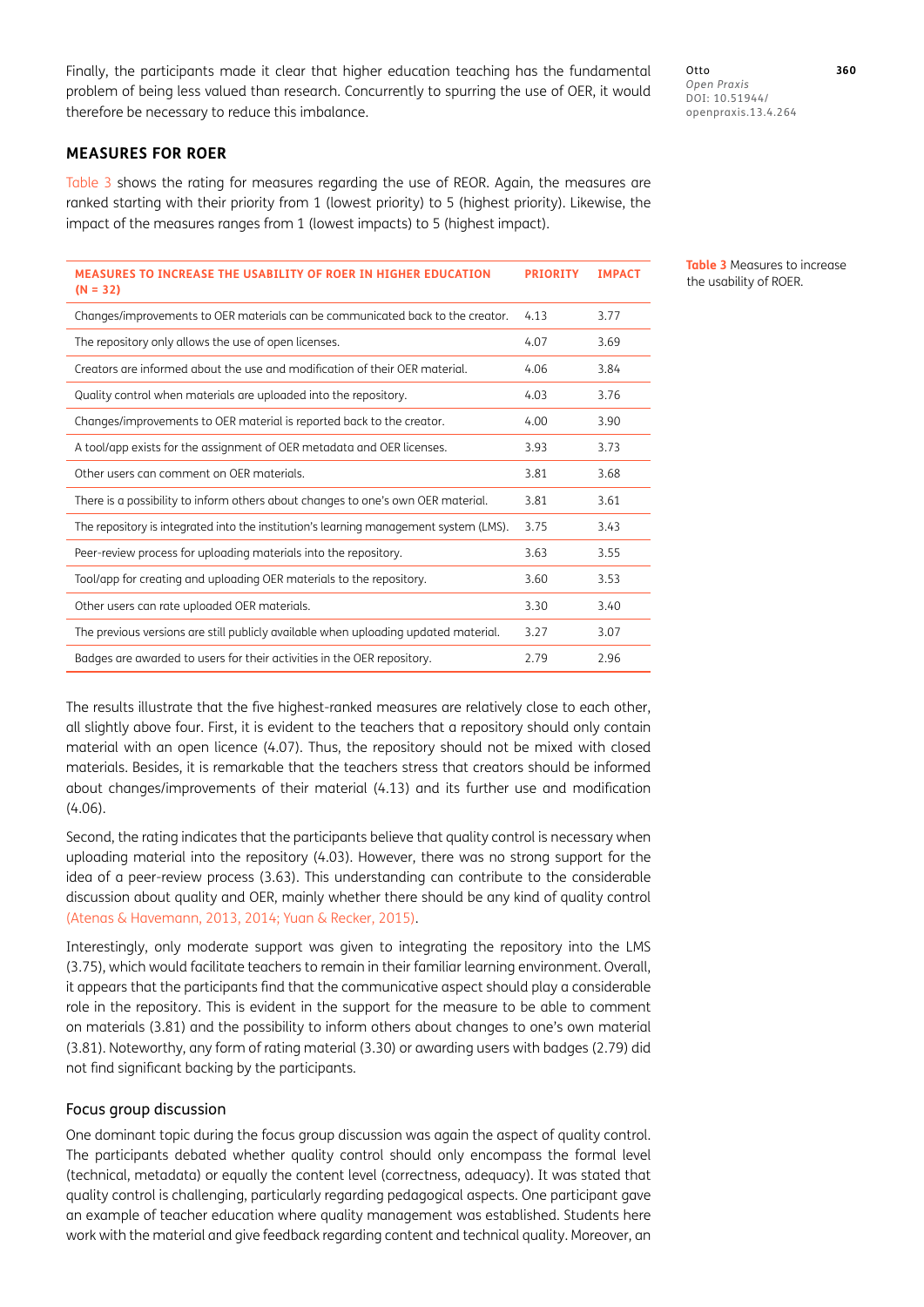independent quality management office provides the possibility of continuous improvement. Other participants took up this idea and suggested providing an opportunity in the repository to request feedback on published material.

More generally, the participants indicated that there is a necessity for openness towards feedback and constructive criticism. A peer-review process as the established practice in science is also conceivable for OER in principle, best as a collaborative review and quality assurance by the community. What is tricky here is identifying the relevant criteria. The participants agreed that these need to be defined in the respective professional societies. However, a positive culture towards feedback and constructive criticism is therefore required. Perfect material should not be regarded as an immediate standard but a process that comprises continuous improvement. A preferable goal would be to develop standards by the community, although this is difficult to implement. The latter is mainly because, according to the participants, there is usually hardly any feedback culture from colleagues in teaching practices. It is also crucial for the participants to distinguish more clearly between research and teaching. Research criteria cannot be applied to teaching materials and specific pedagogical approaches without any adjustments. The participants well received the comment that quality control should first occur locally in the institutions and small communities. The first steps are essential here: develop low-threshold offers to avoid any inhibitions and overwhelming colleagues interested in OER.

The low standing of the idea to allow a rating of material by others was reinforced during the discussion. While the participants agreed that criteria such as download numbers could help to screen materials efficiently, they saw the risk that likes or downloads could be subject to manipulation and create a bias when specific tipping points are reached.

Regarding the exclusive use of open licences in the repository, the participants took a clear position. Creative Commons licences have proven to be a viable way forward. It does not help to find materials in a repository that one is not allowed to use or edit. Open licences, in particular, facilitate to begin to work with OER. However, the literature suggests that adequate licensing of open materials is still demanding and sometimes confusing [\(Amiel & Soares, 2016](#page-8-1)). Following the participants, including commercial licences in the repository adds complexity and increases the need for (legal) advice, which is already a problem. On the other hand, open licences can provide simplicity, as users often still have fears about the materials' scope.

Regarding the availability of earlier versions of materials used or further developed by other teachers in different contexts (e.g. subject-specific or pedagogical scenarios), the participants felt that this is preferable. Derivatives should remain traceable through citation in the case of subsequent use.

Another measure that was confirmed as useful in the discussion is to provide technical support for assigning metadata to materials. Assigning metadata is often demanding and therefore discouraging, particularly for beginners. Hence, a low threshold is necessary, and automation for assigning metadata is preferable. However, the development of OER's metadata's common standards remains difficult ([Amiel & Soares, 2016](#page-8-1)).

# **CONCLUSION AND OUTLOOK**

In conclusion, this article gave insight into the challenge of identifying measures to increase OER use in higher education teaching. From OER experienced teachers' perspective, it can be stated that they prefer incentives and support services over commitments and obligations. Even though obligations to publish the results of research projects or even all materials as OER sounds convincing and increase OER availability, teachers feel that this would be perceived as a burden instead of creating the desired positive stance towards openness. For that reason, a more fundamental shift from close to open teaching was favoured, which is connectable to the emerging discussion on OEP and Open Pedagogy ([Bossu & Stagg, 2018;](#page-9-18) [Cronin & MacLaren,](#page-9-1)  [2018](#page-9-1)).

For all of the teachers, this shift towards openness comprises the entrenchment of respective values and principles in institutions, such as recognising teaching as being equally important as research, a positive culture towards criticism, and affirmative attitudes towards sharing and collaboration. All this provides the foundation for the use of OER.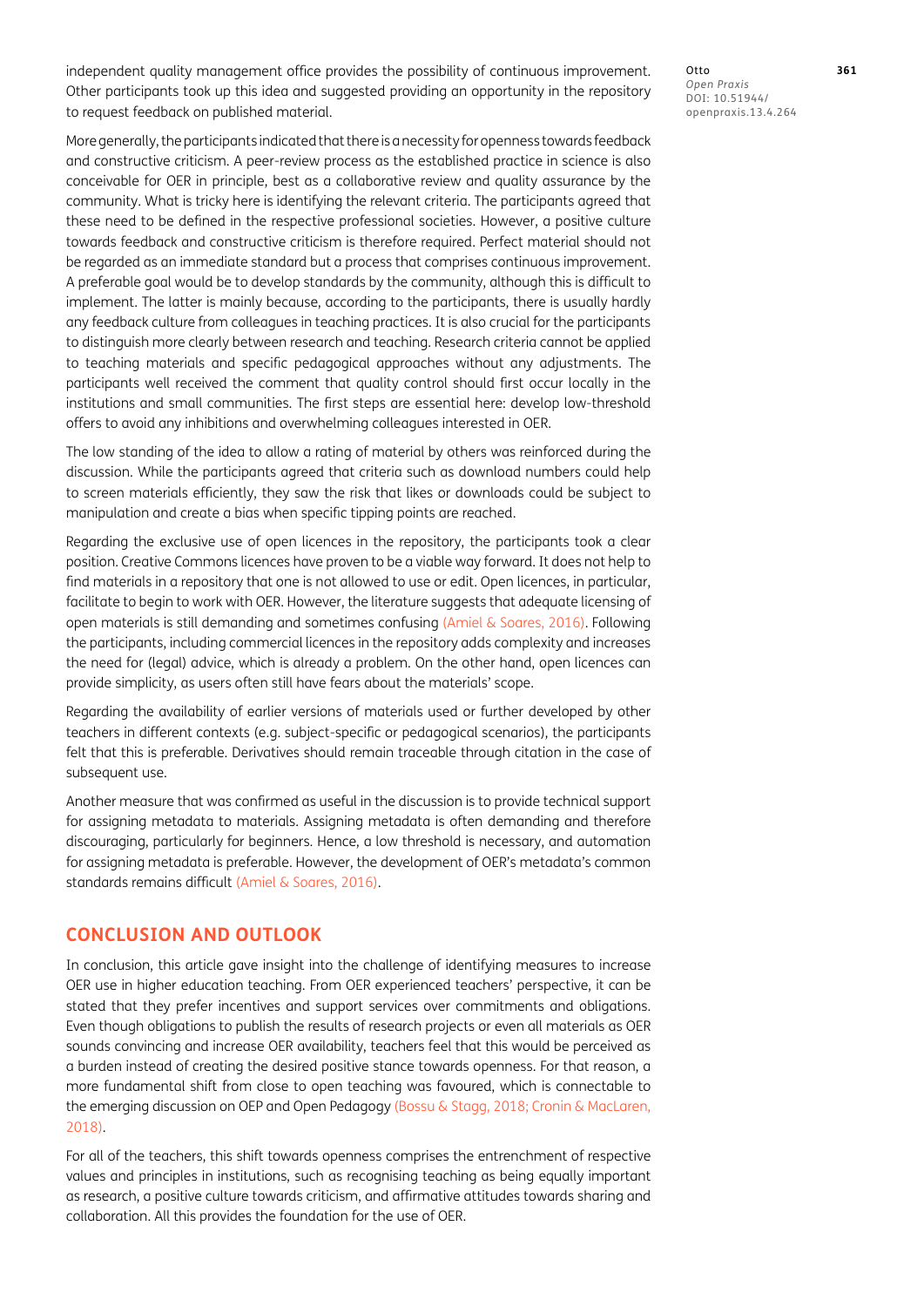Concerning tangible measures to build this foundation and increase OER use, teachers find that direct support and incentives are the most promising. Therefore, they endorse that legal advice regarding the use and creation of OER should be the priority and could best be implemented in the form of a central office or person responsible for OER related issues. Funding can serve as a pivotal extrinsic incentive for indecisive teachers to engage in OER. Corresponding funding programmes should include open textbooks, which the teachers concede potential to boosting OER. However, teachers find that a metasearch engine for OER is crucial not only for searching and composing open textbooks.

As for repositories, teachers find that these should be established at every higher education institution. One aspect that seems to be essential for their design is that authors/creators want to be informed about their material's further use. However, this is a two-way communication as users should be able to give feedback to the creator. Despite this, the exclusive use of open licences was undisputed. As the literature suggests, another critical aspect during the discussion was quality control. The teachers believe that quality control is essential not only regarding technical quality but also in terms of content. Therefore, an open and participatory approach is required, which involves the related professional communities, starting at a lowthreshold level. To create this low threshold, tools that support assigning OER metadata and OER licenses can be helpful.

Although our results were obtained on a solid mixed-methods approach, they nevertheless face some limitations that need to be reflected. First, our sample only involves teachers from higher education institutions in Germany, and our results might thus not be valid for other countries. Future research should determine whether analogous or different preferences exist in other countries or educational areas. Second, our sample is small, comprising 32, respectively, 20 teachers. However, this small number of suitable candidates echoes the current low use of OER in higher education teaching in Germany and probably most of the other countries worldwide [\(UNESCO IITE, 2019\)](#page-10-12). Third, a control group would have been preferable to verify to what extent preferences differ or coincide with teachers who are interested but do not have experiences with the use of OER in teaching.

As a final point, it appears that the teachers underlying path is guided by a desire for a fundamental shift towards openness in teaching practices. The measures favoured by the teachers for OER use can thus be understood as essential puzzle pieces that compose the bigger picture of openness in higher education.

## **FUNDING INFORMATION**

The author wrote the article as part of the project EduArc that was funded by the Federal Ministry of Education and Research (BMBF) in Germany under the grant number: 16DHB2126. The content of the publication lies within the responsibility of the author.

## **COMPETING INTERESTS**

The author has no competing interests to declare.

# **AUTHOR AFFILIATIONS**

**Daniel Otto D** [orcid.org/0000-0002-8226-4741](https://orcid.org/0000-0002-8226-4741) University of Duisburg-Essen, Germany

## **REFERENCES**

- <span id="page-8-1"></span>**Amiel, T.,** & **Soares, T. C.** (2016). Identifying tensions in the use of open licenses in OER repositories. *International Review of Research in Open and Distance Learning*, *17*(3), 122–137. DOI: [https://doi.](https://doi.org/10.19173/irrodl.v17i3.2426) [org/10.19173/irrodl.v17i3.2426](https://doi.org/10.19173/irrodl.v17i3.2426)
- <span id="page-8-0"></span>**Atenas, J.,** & **Havemann, L.** (2013). Quality Assurance in the Open: An Evaluation of OER Repositories. *INNOQUAL – International Journal for Innovation and Quality in Learning*, *1*(2), 22–34. DOI: [https://doi.](https://doi.org/10.3402/rlt.v22.20889) [org/10.3402/rlt.v22.20889](https://doi.org/10.3402/rlt.v22.20889)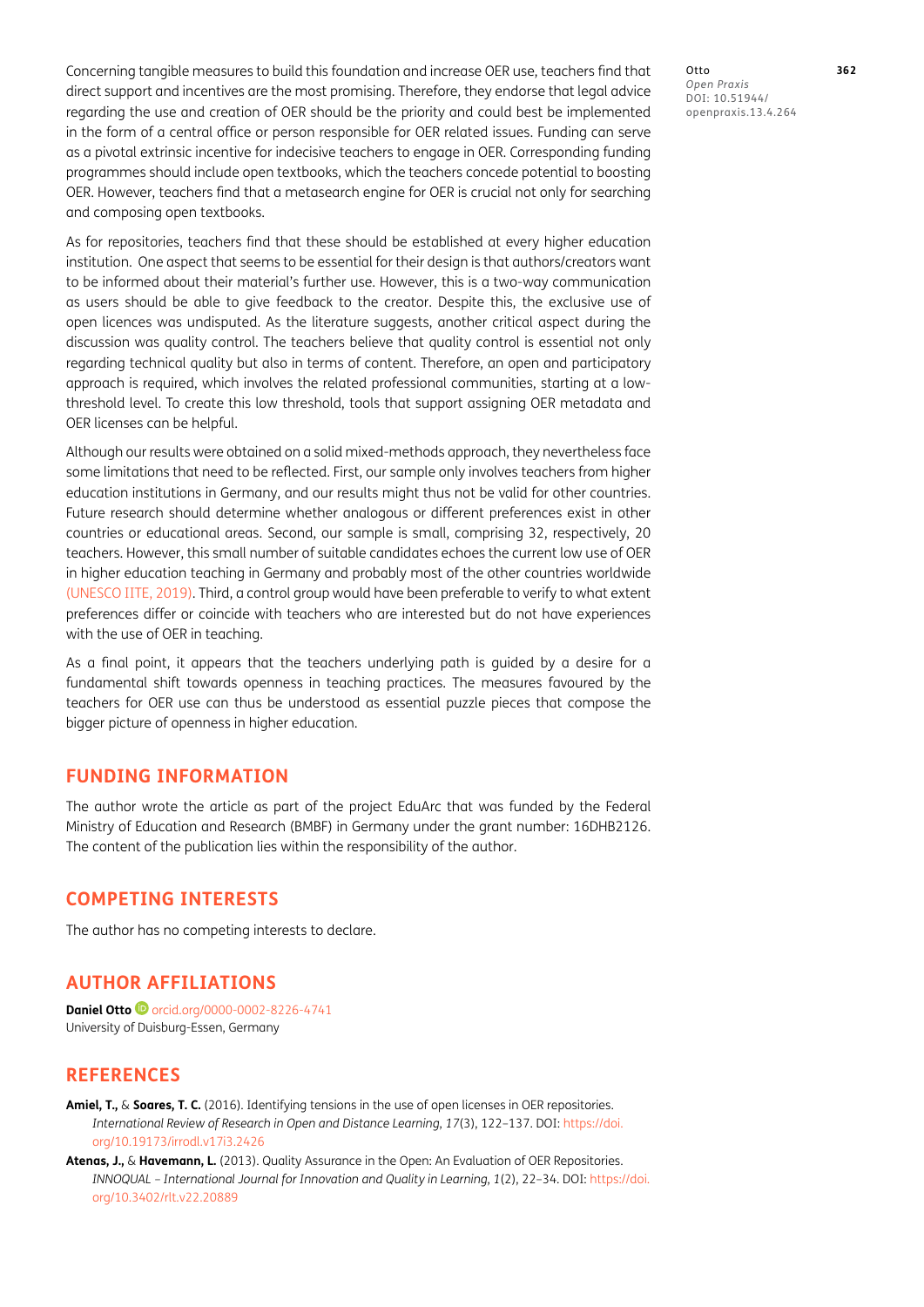- <span id="page-9-15"></span>**Atenas, J.,** & **Havemann, L.** (2014). Questions of quality in repositories of open educational resources: a literature review. *Research in Learning Technology*, *22*(0 SE-Original Research Articles). DOI: [https://](https://doi.org/10.3402/rlt.v22.20889) [doi.org/10.3402/rlt.v22.20889](https://doi.org/10.3402/rlt.v22.20889)
- **Baas, M., Admiraal, W.,** & **van den Berg, E.** (2019). Teachers' adoption of open educational resources in higher education. *Journal of Interactive Media in Education*, *2019*(1). DOI: [https://doi.org/10.5334/](https://doi.org/10.5334/jime.510) [jime.510](https://doi.org/10.5334/jime.510)
- <span id="page-9-5"></span>**Belikov, O. M.,** & **Bodily, R.** (2016). Incentives and barriers to OER adoption: A qualitative analysis of faculty perceptions. *Open Praxis*, *8*(3), 235–246. DOI: <https://doi.org/10.5944/openpraxis.8.3.308>
- <span id="page-9-6"></span>**Blomgren, C.** (2018). OER awareness and use: The affinity between higher education and K-12. *International Review of Research in Open and Distance Learning*, *19*(2), 55–70. DOI: [https://doi.](https://doi.org/10.19173/irrodl.v19i2.3431) [org/10.19173/irrodl.v19i2.3431](https://doi.org/10.19173/irrodl.v19i2.3431)
- <span id="page-9-18"></span>**Bossu, C.,** & **Stagg, A.** (2018). The potential role of Open Educational Practice policy in transforming Australian higher education. *Open Praxis*, *10*(2), 145. DOI: [https://doi.org/10.5944/](https://doi.org/10.5944/openpraxis.10.2.835) [openpraxis.10.2.835](https://doi.org/10.5944/openpraxis.10.2.835)
- <span id="page-9-0"></span>**Bozkurt, A., Koseoglu, S.,** & **Singh, L.** (2019). An analysis of peer reviewed publications on openness in education in half a century: Trends and patterns in the open hemisphere. *Australasian Journal of Educational Technology*, *35*(4), 68–97. DOI: <https://doi.org/10.14742/ajet.4252>
- <span id="page-9-12"></span>**Breen, R. L.** (2006). A Practical Guide to Focus-Group Research. *Journal of Geography in Higher Education*, *30*(3), 463–475. DOI:<https://doi.org/10.1080/03098260600927575>
- <span id="page-9-14"></span>**Clements, K., Pawlowski, J.,** & **Manouselis, N.** (2015). Open educational resources repositories literature review – Towards a comprehensive quality approaches framework. *Computers in Human Behavior*, *51*, 1098–1106. DOI: <https://doi.org/10.1016/j.chb.2015.03.026>
- <span id="page-9-1"></span>**Cronin, C.,** & **MacLaren, I.** (2018). Conceptualising OEP: A review of theoretical and empirical literature in Open Educational Practices. *Open Praxis*, *10*(2), 127–143. DOI: [https://doi.org/10.5944/](https://doi.org/10.5944/openpraxis.10.2.825) [openpraxis.10.2.825](https://doi.org/10.5944/openpraxis.10.2.825)
- **Heck, T., Kullmann, S., Hiebl, J., Schröder, N., Otto, D.,** & **Sander, P.** (2020). Designing Open Informational Ecosystems on the Concept of Open Educational Resources. *Open Education Studies, 2*(1), 252–264. DOI:<https://doi.org/10.1515/edu-2020-0130>
- <span id="page-9-4"></span>**Hilton, J., Hilton, B., Ikahihifo, T. K., Chaffee, R., Darrow, J., Guilmett, J.,** & **Wiley, D.** (2020). Identifying Student Perceptions of Different Instantiations of Open Pedagogy. *The International Review of Research in Open and Distributed Learning*, *21*(4), 1–19. DOI: [https://doi.org/10.19173/irrodl.](https://doi.org/10.19173/irrodl.v21i4.4895) [v21i4.4895](https://doi.org/10.19173/irrodl.v21i4.4895)
- <span id="page-9-16"></span>**Jhangiani, R. S.** (2017). Pragmatism vs. Idealism and the Identity Crisis of OER Advocacy. *Open Praxis*, *9*(2), 141. DOI:<https://doi.org/10.5944/openpraxis.9.2.569>
- <span id="page-9-2"></span>**Koseoglu, S.,** & **Bozkurt, A.** (2018). An exploratory literature review on open educational practices. *Distance Education*, *39*(4), 441–461. DOI:<https://doi.org/10.1080/01587919.2018.1520042>
- **Mason, S. L.,** & **Kimmons, R.** (2018). Effects of Open Textbook Adoption on Teachers' Open Practices. *International Review of Research in Open and Distance Learning*, *19*(3), 128–150. DOI: [https://doi.](https://doi.org/10.19173/irrodl.v19i3.3517) [org/10.19173/irrodl.v19i3.3517](https://doi.org/10.19173/irrodl.v19i3.3517)
- <span id="page-9-3"></span>**Otto, D.** (2019). Adoption and diffusion of open educational resources (OER) in education: A metaanalysis of 25 OER-projects. *International Review of Research in Open and Distance Learning, 20*(5), 122–140. DOI: <https://doi.org/10.19173/irrodl.v20i5.4472>
- <span id="page-9-17"></span>**Otto, D.** (2021). Driven by Emotions! The Effect of Attitudes on Intention and Behaviour regarding Open Educational Resources (OER). *Journal of Interactive Media in Education, 2021*(1), 1–14. DOI: [https://](https://doi.org/10.5334/jime.606) [doi.org/10.5334/jime.606](https://doi.org/10.5334/jime.606)
- <span id="page-9-11"></span>Parker, A., & Tritter, J. (2006). Focus group method and methodology: current practice and recent debate. *International Journal of Research & Method in Education*, *29*(1), 23–37. DOI: [https://doi.](https://doi.org/10.1080/01406720500537304) [org/10.1080/01406720500537304](https://doi.org/10.1080/01406720500537304)
- <span id="page-9-7"></span>**Percy, T.,** & **Van Belle, J. P.** (2012). Exploring the barriers and enablers to the use of open educational resources by university academics in Africa. In I. Hammouda, B. Lundell, T. Mikkonen, & W. Scacchi (Eds.), *IFIP Advances in Information and Communication Technology: Vol. 378 AICT* (pp. 112–128). Berlin, Heidelberg: Springer. DOI: [https://doi.org/10.1007/978-3-642-33442-9\\_8](https://doi.org/10.1007/978-3-642-33442-9_8)
- <span id="page-9-8"></span>**Perryman, L.-A.,** & **Seal, T.** (2016). Open Educational Practices and Attitudes to Openness across India: Reporting the Findings of the Open Education Research Hub Pan-India Survey. *Journal of Interactive Media in Education*, *2016*(1). DOI: <https://doi.org/10.5334/jime.416>
- <span id="page-9-13"></span>**Reed, J.,** & **Payton, V. R.** (1997). Focus groups: Issues of analysis and interpretation. *Journal of Advanced Nursing*, *26*(4), 765–771. DOI:<https://doi.org/10.1046/j.1365-2648.1997.00395.x>
- <span id="page-9-9"></span>**Richter, T.,** & **Ehlers, U. D.** (2012). Barriers and Motivators for Using Open Educational Resources in Schools. *Open Ed 2010: The Seventh Annual Open Education Conference*, *2010*, 413–424. [http://](http://openaccess.uoc.edu/webapps/o2/bitstream/10609/4868/6/Richter_editat2.pdf) [openaccess.uoc.edu/webapps/o2/bitstream/10609/4868/6/Richter\\_editat2.pdf](http://openaccess.uoc.edu/webapps/o2/bitstream/10609/4868/6/Richter_editat2.pdf)
- <span id="page-9-10"></span>**Rolfe, V.** (2012). Open educational resources: Staff attitudes and awareness. *Research in Learning Technology*, *20*(1). DOI: <https://doi.org/10.3402/rlt.v20i0/14395>

Otto **363** *Open Praxis*  $DOI:$ openpraxis.13.4.264